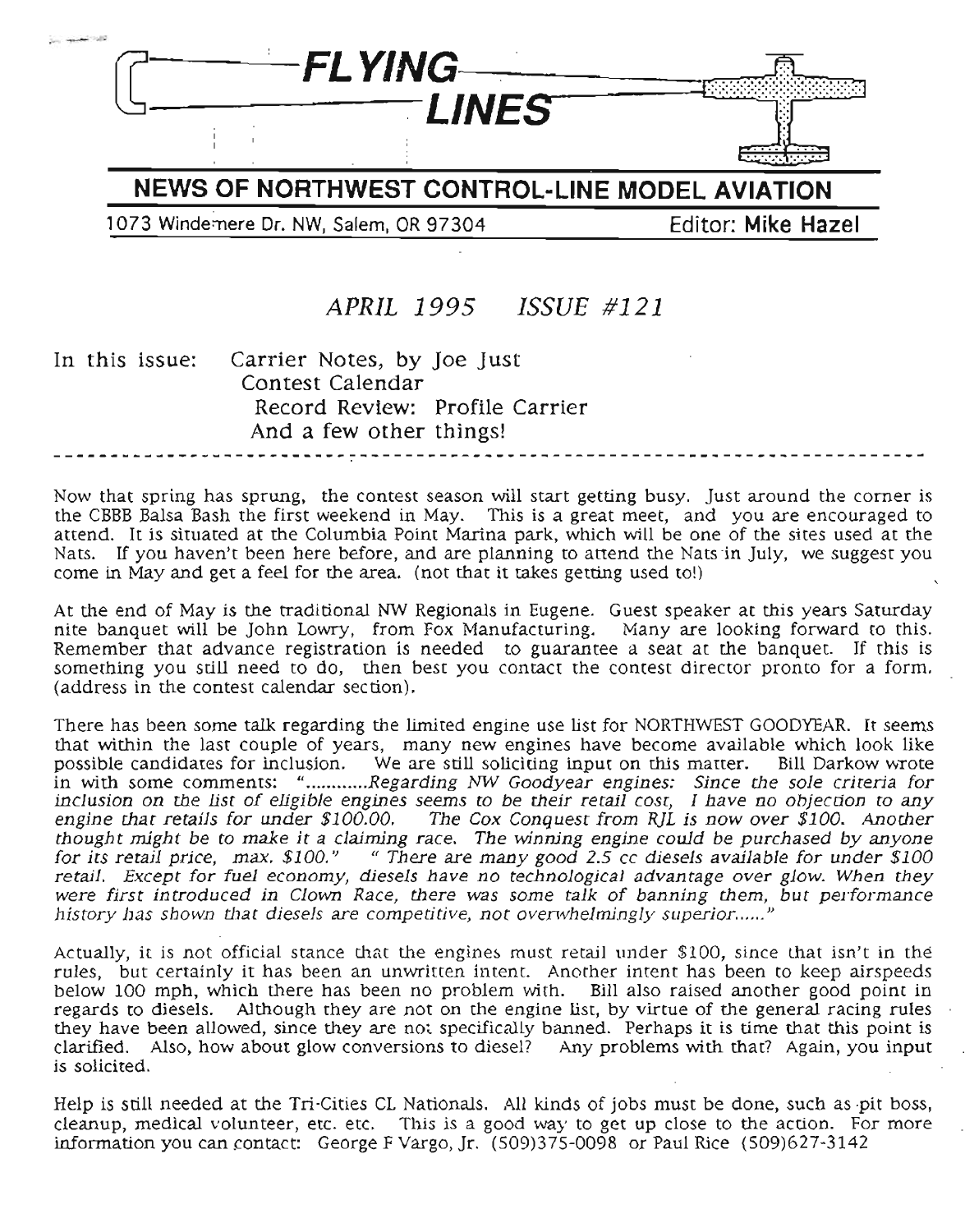# *NORTHWEST CL CONTEST CALENDAR*

*THE* FOLLO~ING *LISTING IS A SUMMARY OF ALL KNOWN A.M.A. AND M.A.A.C. SANTIONED EVENT\$ AS OF* 4-17-95. *FOR FURTHER INFORMATION, PLEASE CONTACT THE INDIVIDUAL LISTED. CONTEST DIRECTORS AND CLUB LEADERS ARE ENCOURAGED TO CONTACT FLYING LINES AS SOON AS POSSIBLE WITH THEIR PLANS, INCLUDING ANY REVISIONS.*

#### MAY 6 & 7, RICHLAND, WASHINGTON

#### MAY BALSA BASH V

EVENTS: CLASS I MOUSE RACE, NW SUPER SPORT RACE, NW GOODYEAR, FLYING CLOWN RACE, PROFILE CARRIER, CLASS I & II CARRIER COMBINED, .15 CARRIER, NW RECORD RATIO SPEED, AMA RECORD RATIO SPEED. SITE: COLUMBIA POINT MARINA PARK CONTACT: PAUL RICE (509) 627-3142 SPONSOR: COLUMBIA BASIN BALSA BASHERS

#### MAY 26,27,28, EUGENE, OREGON

#### NORTHWEST CONTROL-LINE REGIONALS

EVENTS: PRECISION AEROBATICS- FOUR PAMPA CLASSES, OLD TIME STUNT, CLASSIC STUNT, AMA FAST COMBAT, SLOW COMBAT, 1/2 A COMBAT, 80 MPH COMBAT, PROFILE CARRIER, CLASS I CARRIER, CLASS II CARRIER, .15 CARRIER, CLASS I MOUSE RACE, CLASS II MOUSE RACE, RAT RACE, AMA SLOW RAT RACE, AMA SCALE RACING (GOODYEAR), NW GOODYEAR, NW SPORT RACE, NW SUPER SPORT RACE, AMA PRECISION SCALE, AMA SPORT SCALE, PROFILE SCALE, 1/2 A SPEED, A SPEED, B SPEED, D SPEED, FAI SPEED, JET SPEED, FORMULA 40 SPEED, .21 SPORT SPEED, .21 PROTO SPEED,  $1/2$  A PROTO SPEED. JUNIOR CATEGORIES FOR: NWSR, NW GY, MOUSE RACE I, 1/2 A PROTO.

SITE: EUGENE AIRPORT CONTACT: CRAIG BARTLETT, 2025 NE CEDAR LANE, CORVALLIS, OREGON 97330 (503) 745-2025 SPONSOR: EUGENE PROPSPINNERS

#### JUNE 17, RICHLAND, WASHINGTON

EVENTS: OLD TIME STUNT, GX COMBAT SITE: BURBANK SCHOOL CONTACT: DAVID THOMPSON (509) 663-3929 SPONSOR: COLUMBIA BASIN BALSA BASHERS.

JUNE 24 & 25, KENT, WASHINGTON

#### JIM PARSONS MEMORIAL STUNTATHON CONTEST

EVENTS: PRECISION AEROBATICS- PAMPA CLASSES, OLD TIME STUNT, CLASSIC STUNT, MYSTERY EVENT. SITE: BOEING FIELD CONTACT: BOB EMMETT, 17972 W. SPRING LAKE DR, RENTON, WA 98055 (206) 432-5808 SPONSOR: SEATTLE SKYRAlDERS

#### JULY 8-16, RICHLAND, WASHINGTON

#### A.M.A. NATIONALS FOR CL

JULY 29 & 30, RICHMOND, B.C.

#### P.A.C. INVITATIONAL

EVENTS: FLYING CLOWN RACE, .15 SPORT RACE, NW SPORT RACE, OLD TIME STUNT, PRECISION AEROBATICS. SITE: RICE MILL ROAD CONTACT: ??????? SPONSOR: PACIFIC AEROMODELLERS CLUB

AUGUST 19, RICHLAND, WASH.

EVENTS: 1/2 A COMBAT, GX COMBAT SITE: BURBANK SCHOOL CONTACT: DAVID THOMPSON (509) 663-3929 SPONSOR: COLUMBIA BASIN BALSA BASHERS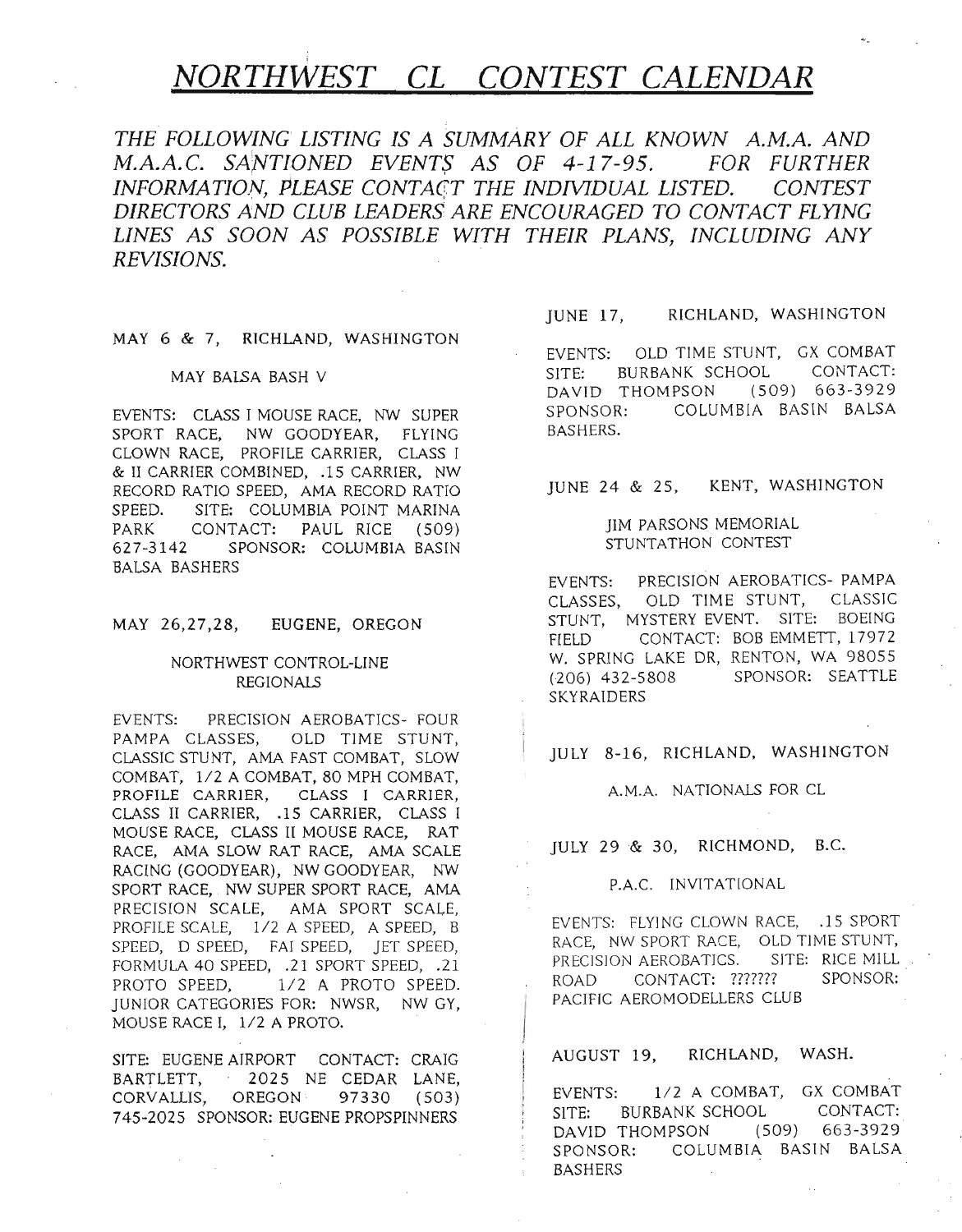#### SEPT 2 & 3, COQUITLAM, BC

 $\mathbf{L}$ 

#### VGMC CAN-AM SPEED CHAMPIONSHIPS

EVENTS: ALL CLASSES OF SPEED SITE: UPPER COQUITLAM RIVER PARK CONTACT: BRUCE DUNCAN, PO BOX 58037,<br>STN. L. VANCOUVER, BC. V6P 6C5 VANCOUVER, BC V6P 6C5 (604)855-7295 FAX (604) 855-7285 SPONSOR: VANCOUVER GAS MODEL CLUB

#### SEPT 16 & 17, KENT, WASHINGTON

#### 1995 RAIDER ROUNDUP

EVENTS: AMA RECORD RATIO SPEED, NW RECORD RATIO SPEED, CLASS I MOUSE RACE, FLYING CLOWN RACE, NW SPORT RACE, NW SUPER SPORT RACE, NW GOODYEAR, BALLOON BUST, .15 CARRIER, PROFILE CARRIER, CLASS I & II CARRIER (COMB.), PROFILE SCALE, SPORT SCALE, OLD TIME STUNT, CLASSIC STUNT, PRECISION AEROBATICS (BEG/INT)(ADV) (EXP) SITE: BOEING SPACE CENTER FIELD CONTACT: DAVE GARDNER, 17210 109TH PLACE SE, RENTON, WASH 98055 (206) 226-9667 SPONSOR: SEATTLE SKYRAIDERS

#### OCT 7 & 8, RICHLAND, WASH.

#### DESERT CARRIER BASH

EVENTS: PROFILE CARRIER, .15 CARRIER, CLASS I & II (COMB) CARRIER, OLD TIME STUNT, & TENTATIVE RACING EVENTS. SITE: HORN RAPIDS ATHLETIC COMPLEX. CONTACT: JOE JUST (509) 837-5983 SPONSOR: COLUMBIA BASIN BALSA BASHERS.

#### OCT 21 & 22, EUGENE, OREGON

#### REALLY RACING & FALL FOLLIES

EVENTS: PRECISION AEROBATICS, AND MOST ALL RACING EVENTS. DETAILS TENTATIVE. SITE: EUGENE AIRPORT SPONSOR: EUGENE PROPSPINNERS.



Todd Ryan of Pasco, Washington set the NW record for PROFILE CARRIER on May 7th of last year at the CBBB Bash in Richland. He used the popular Martin MO-1 design to do the deed. Here are the specs on the plane: basic construction materials were balsa, maple, and plywood. The wing spans 38 inches, with 408 inches of area. The tail is 18 inches, with 83-1/4 inches of area. Overall fuselage length is 28 inches. Three ounces of tip weight was used, as was a line slider system.

The engine is a K&B 5.8 cc with no modifications. The carburator is an O.S. unit, model 4BK, and an exhaust baffle was also employed for throttle. Engine was fed with a Dubro 4 ounce tank. Fuel is Sig 35% nitro, and a Fox Miracle 4 cycle plug was used. Todd says he can't remember for sure what prop was on there that day, but believes it was a Rev-Up  $9 \times 6$ .

Score breakdown: Hi speed: 78 mph, Lo speed: 179 seconds, landing: 100 pts, and 10 scale points. This makes a total of 265.21 points. Todd also noted that prior to the contest, he put in a lot of practice, at least 20 flights per week for a month. (practice does payoff!) Todd also wanted to acknowledge special thanks to Joe Just for help and encouragement along the way, and also thanks to Dave Green and Loren Howard for help with the engine.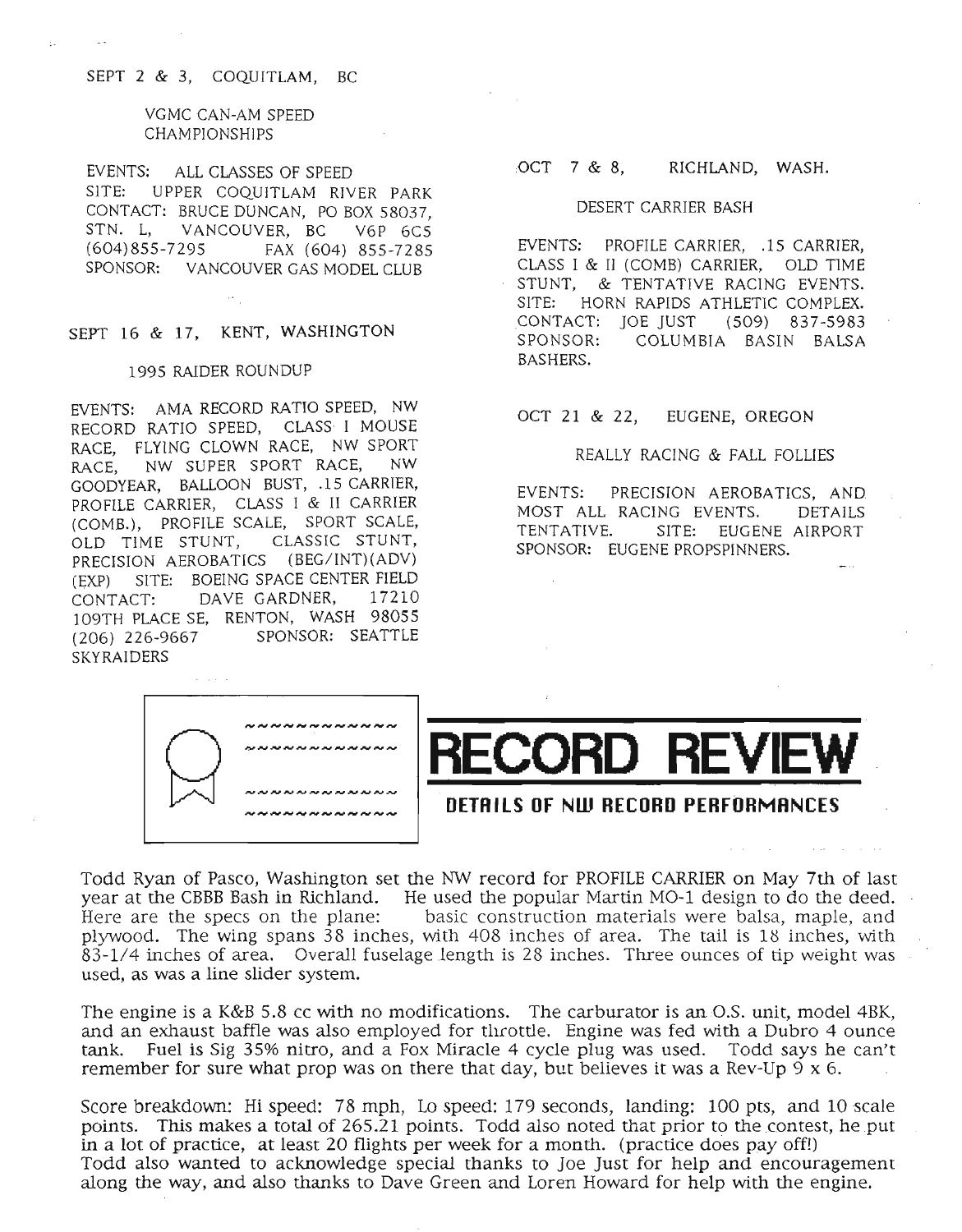



### *FL rING CARRIER AT THE NATS*

For the second time in six years, the AMA "Nats" will be in the the Tri-Cities, If you missed it the last go around, or if you have never attended this extravaganza, this may be the year you decide to come and take it in. perhaps, this could be the year that you enter the Nats for the first time and compete against the best the country has to offer. If you are contemplating entering carrier this year, I can offer you some suggestions, based on my attendance over the last several years.

First and foremost, you must expect to come prepared! Know the rules! And bring the proper documentation, because unlike most of the carrier events you may have attended, the very first thing you will be expected to do is to pass muster at processing. The processing procedure takes place the evening before the actual competition. This year Profile processing will be held on Wednesday evening *at* the Marina flying site, and Class I & II will be done on Thursday evening.

The first thing you will have to do is fill out two sheets of information; one for the processing judges, the other for the carrier society bulletin. Your plane will be gone over by several Nats workers, and they will be checking for weight, square inch areas, hook length, landing gear spread, leadout spacing, fuselage length, color/markings, AMA number, proof of carrier landing and takeoff, and scale appearance. Your plane will be weighed with prop on the engine to determine pull test requirements. You must also bring a three view of the plane you have modeled. After having your plane approved, it will be marked as being eligibile for competition. If for any reason your plane does not satisfy the event director, you will have the opportunity to make corrections before the next days competition. One of the upmost important items is to be sure that you bring proof of eligibility. The event director will not take your word for it.

Don't be intimidated by the above, the processing is usually *a* time to meet new modelers and see what the competition is using. It really can be a fun time! It is also <sup>a</sup> time when'you may be subjected to some mind games, but don't take it seriously, it's usually the sense of humor showing when this happens. Most rookies in any sport are often the "butt" of good natured fun, so just join in by saying something like, "boy, I hope I can get the usual 14 seconds on high speed with this plane like I did last week".......That will raise some eyebrows for sure!

Get a good nights rest, and show up early on the morning of competition. You will attend a pilots meeting for some clarification on rules, and you will be introduced to the team and their jobs will be explained to you. Unlike local contests, you will be entered into a lottery for flight positions for the first round. It will be the luck of the draw for the first round, and the exceptions will be made. If you are chosen to fly third, you will be expected to be there, or your name will be dropped to the last position. After the first round the rotation is on a sign up sheet only. You must pick up a pull test card at the officials tent and you will have to go through *a* pull test and line check for every flight. You will be told when you are to be in the ready area, and will have only five minutes to launch after you have been called to the circle, not five minutes after you get there! You will be on a clock, so be ready! After your flight, be sure to leave the circle as soon as possible. After the first round, things ease up a bit and you the flight list. Finally, if this is your first time to compete in carrier at the Nats, be aware that you will automatically be eligible for the rookie of the year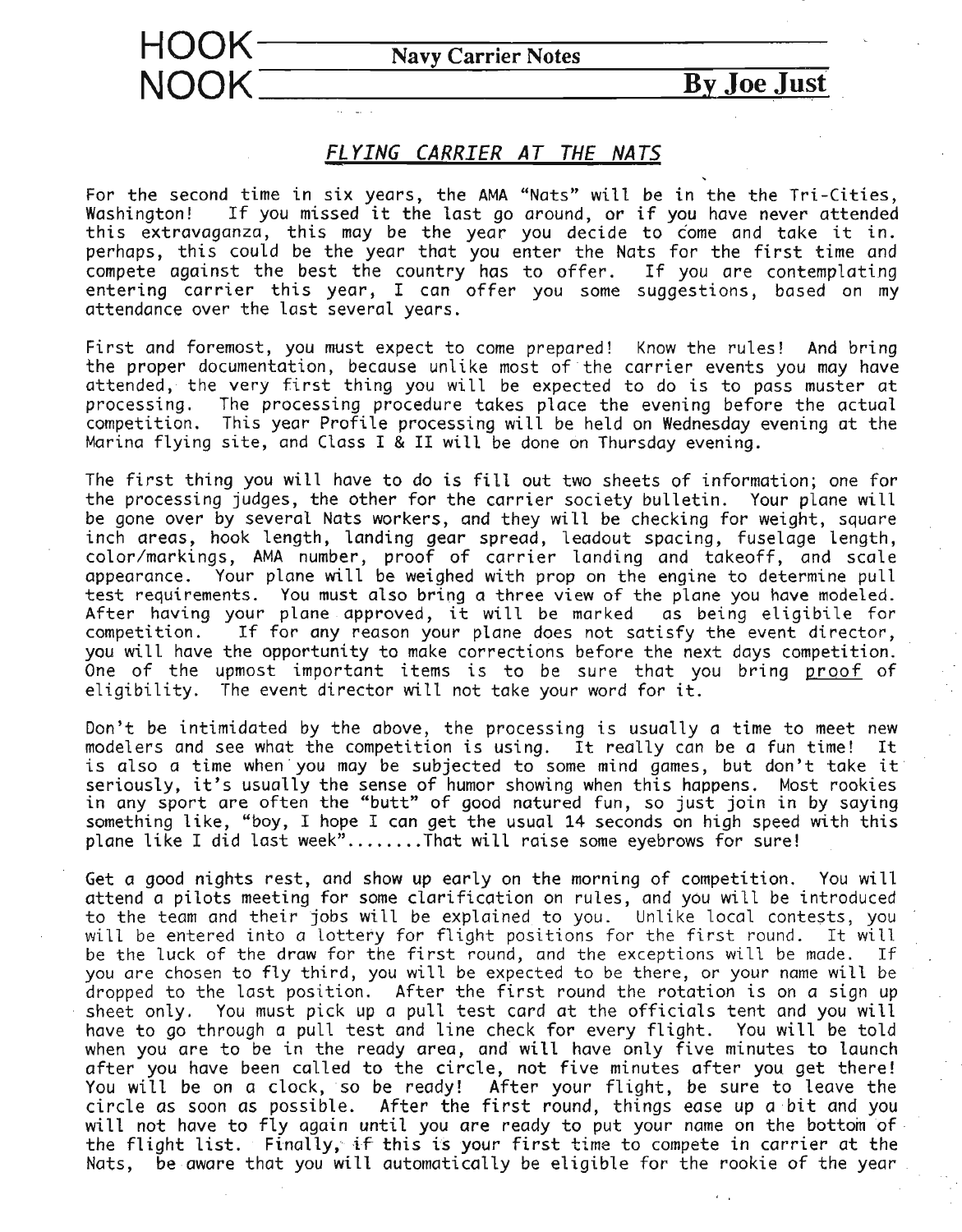award that is given out each year by the Navy Carrier Society. This award is not necessarily given to the rookie with the highest score. It is given out based on several conditions involving; sportsmanship, interest, equipment, as well as other criteria. The most important thing other than knowing the rules is to have fun with our group. You will find competing against the best in the country a rewarding experience come and join in the fun!!!!!!!!!!



COLUMBIA BASIN BALSA BASHERS PRESENT...

#### MAY BALSA DASH V

#### MAY 6 & 7 1995 COLUMBIA POINT MARINA PARK

Events included will be: (May 6) CL 1 Mouse N.W. Goodyear N.W. Flying Clown N.W. Super sport (JSO) (JSO) (JSO) (JSO) 8:30 am 10:00 am 11:30 am  $2:00$  pm (May 7) (May 7) Carrier Class (1&2) } Carrier Class .15  $\{$ 13S0\} 9:00 am Carrier Profile Class) to  $4:00$  pm N.W. & AMA Record Ratio Speed (JSO) 9:00 am to 4:00 pm

Note: Carrier deck open for practice Saturday, Speed circle open for practice Saturday *3:3p* pm to 6:00pm

Trophies and merchandise to third place CD: Paul Rice (509) 627-3142 Sponsor: Columbia Basin Balsa Bashers Entry fees: \$5.00/event, \$25 Max.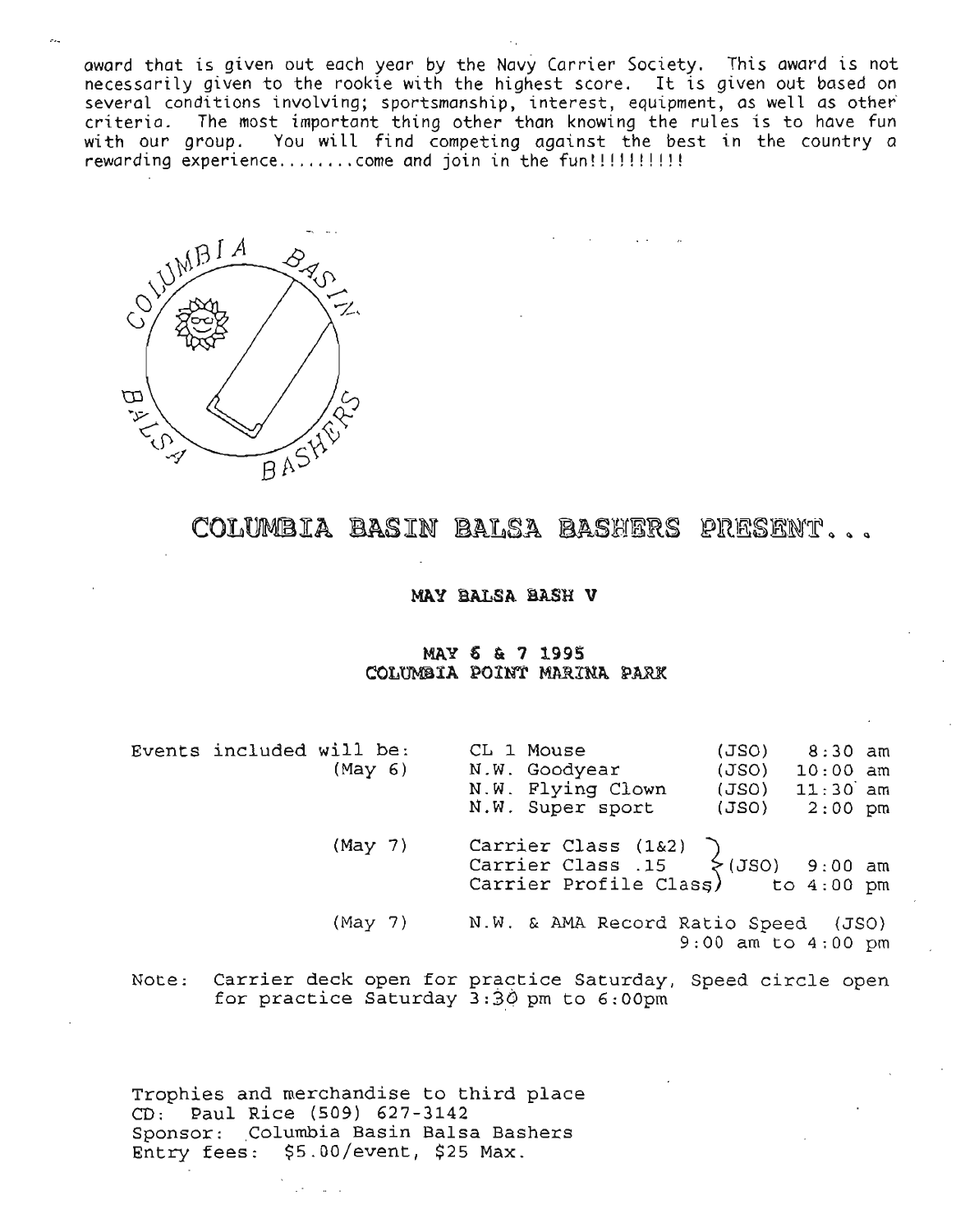### CONTEST RESULTS: RICHLAND. WASH., MARCH 18

NORTHWEST FLYING CLOWN RACE (9 ENTRIES)

1ST) TODD RYAN 249 LAPS 2) JOE RICE 244 3) JULIE RICE 223 4) BILL DARKOW 210 **-------------------------------------------------------------------------------------------------------**

# **'Northwest Competition Records,**

Record performances established between Northwest CL , modelers in sanctioned competition

| 1/2 A SPEED<br>A SPEED<br>B SPEED<br>D SPEED<br>JET SPEED<br>FORMULA 40 SPEED<br>21 SPORT SPEED<br>FAI SPEED<br>1/2 A PROFILE PROTO<br>21 PROTO SPEED                                                                                                   | 99.78<br>151.07<br>156.87<br>172.34<br>196.64<br>153.13<br>147.97<br>168.56<br>84.79<br>119.63 | <b>BRUCE DUNCAN</b><br>CHUCK SCHUETTE<br>RON SALO<br>LOREN HOWARD<br>JERRY THOMAS<br>MARTY HIGGS<br>CHUCK SCHUETTE<br><b>BOB SPAHR</b><br>JEFF CLEAVER<br>CHRIS SACKETT | $5 - 29 - 94$<br>$5 - 24 - 92$<br>$5 - 29 - 93$<br>$5 - 24 - 92$<br>$8 - 8 - 93$<br>$6 - 26 - 94$<br>$9 - 12 - 93$<br>$5 - 29 - 94$<br>$9 - 18 - 94$<br>$6 - 26 - 94$ | EUGENE, OREGON<br>EUGENE, OREGON<br>EUGENE, OREGON<br>EUGENE, OREGON<br>RICHMOND, B.C.<br>RICHMOND, B.C.<br>KENT, WASHINGTON<br>EUGENE, OREGON<br>KENT, WASHINGTON<br>RICHMOND, B.C.     |
|---------------------------------------------------------------------------------------------------------------------------------------------------------------------------------------------------------------------------------------------------------|------------------------------------------------------------------------------------------------|-------------------------------------------------------------------------------------------------------------------------------------------------------------------------|-----------------------------------------------------------------------------------------------------------------------------------------------------------------------|------------------------------------------------------------------------------------------------------------------------------------------------------------------------------------------|
| MOUSE RACE I -50 LAP<br>MOUSE RACE I -100 LAP<br>MOUSE RACE II -75 LAP<br>MOUSE RACE II -200 LAP<br>AMA SCALE RACE -70 LAP<br>AMA SCALE RACE -140 LAP<br>NW GOODYEAR -70 LAP<br>NW GOODYEAR -140 LAP<br>SLOW RAT RACE -70 LAP<br>SLOW RAT RACE -140 LAP | 2:43<br>5:23<br>3:40<br>10:04<br>3:25<br>8:48<br>4:12<br>8:26<br>3:10<br>6:38                  | JOE RICE<br>CLEAVER/CLEAVER<br>DAVE GREEN<br>HAZEL/THOMPSON<br>MARTY HIGGS<br>JOE RICE<br>JOE RICE<br>CLEAVER/CLEAVER<br>HAZEL/THOMPSON<br>HAZEL/THOMPSON               | $10 - 3 - 92$<br>$10 - 16 - 93$<br>$5 - 24 - 86$<br>$9 - 19 - 87$<br>$7 - 20 - 89$<br>$7 - 17 - 93$<br>$5 - 30 - 93$<br>5-7-94<br>$5 - 30 - 93$<br>10-17-92           | RICHLAND, WASH.<br>EUGENE, OREGON<br>EUGENE, OREGON<br>KENT, WASHINGTON<br>RICHLAND, WASH.<br>LAWRENCEVILLE, IL<br>EUGENE, OREGON<br>RICHLAND, WASH.<br>EUGENE, OREGON<br>EUGENE, OREGON |
| AMA RAT RACE -70 LAP<br>AMA RAT RACE -140 LAP<br>FAI TEAM RACE -100 LAP<br>FAI TEAM RACE -200 LAP<br>NW SPORT RACE -70 LAP<br>NW SPORT RACE -140 LAP<br>NW SUPER SPORT -70 LAP<br>NW SUPER SPORT -140 LAP<br>FLYING CLOWN RACE, LAPS: 272               | $- - - -$<br>6:32<br>3:36<br>7:40<br>4:00<br>8:48<br>3:14<br>7:03                              | ---------<br>HAZEL/THOMPSON<br>KNOPPI/McCOLLUM<br>KNOPPI/McCOLLUM<br><b>BRUCE DUNCAN</b><br>TODD RYAN<br>DAVE GREEN<br>DAVE GREEN<br><b>JULIE RICE</b>                  | $10 - 22 - 94$<br>$6 - 84$<br>6-84<br>$5 - 12 - 87$<br>$10 - 8 - 94$<br>$4 - 13 - 86$<br>$3 - 8 - 87$<br>$10 - 8 - 94$                                                | EUGENE, OREGON<br>SHANGHAI, CHINA<br>SHANGHAI, CHINA<br>RICHMOND, B.C.<br>RICHLAND, WASH.<br>PORTLAND, OREGON<br>PORTLAND, OREGON<br>RICHLAND, WASH.                                     |
| CLASS I CARRIER<br>CLASS II CARRIER<br>PROFILE CARRIER<br>.15 CARRIER                                                                                                                                                                                   | 318.30<br>330.25                                                                               | ROY BEERS<br>ORIN HUMPHRIES<br>265.21 TODD RYAN<br>204.70 TODD RYAN                                                                                                     | $9 - 13 - 86$<br>$9 - 19 - 87$<br>$10 - 9 - 94$                                                                                                                       | KENT, WASHINGTON<br>KENT, WASHINGTON<br>5-7-94 RICHLAND, WASH.<br>RICHLAND, WASH.                                                                                                        |
| AMA ENDURANCE                                                                                                                                                                                                                                           |                                                                                                | 18:37 WESLEY MULLENS                                                                                                                                                    | 8-15-87                                                                                                                                                               | KENT, WASHINGTON                                                                                                                                                                         |
| records as of $11-1-94$                                                                                                                                                                                                                                 |                                                                                                |                                                                                                                                                                         |                                                                                                                                                                       |                                                                                                                                                                                          |

.......... ,,' ............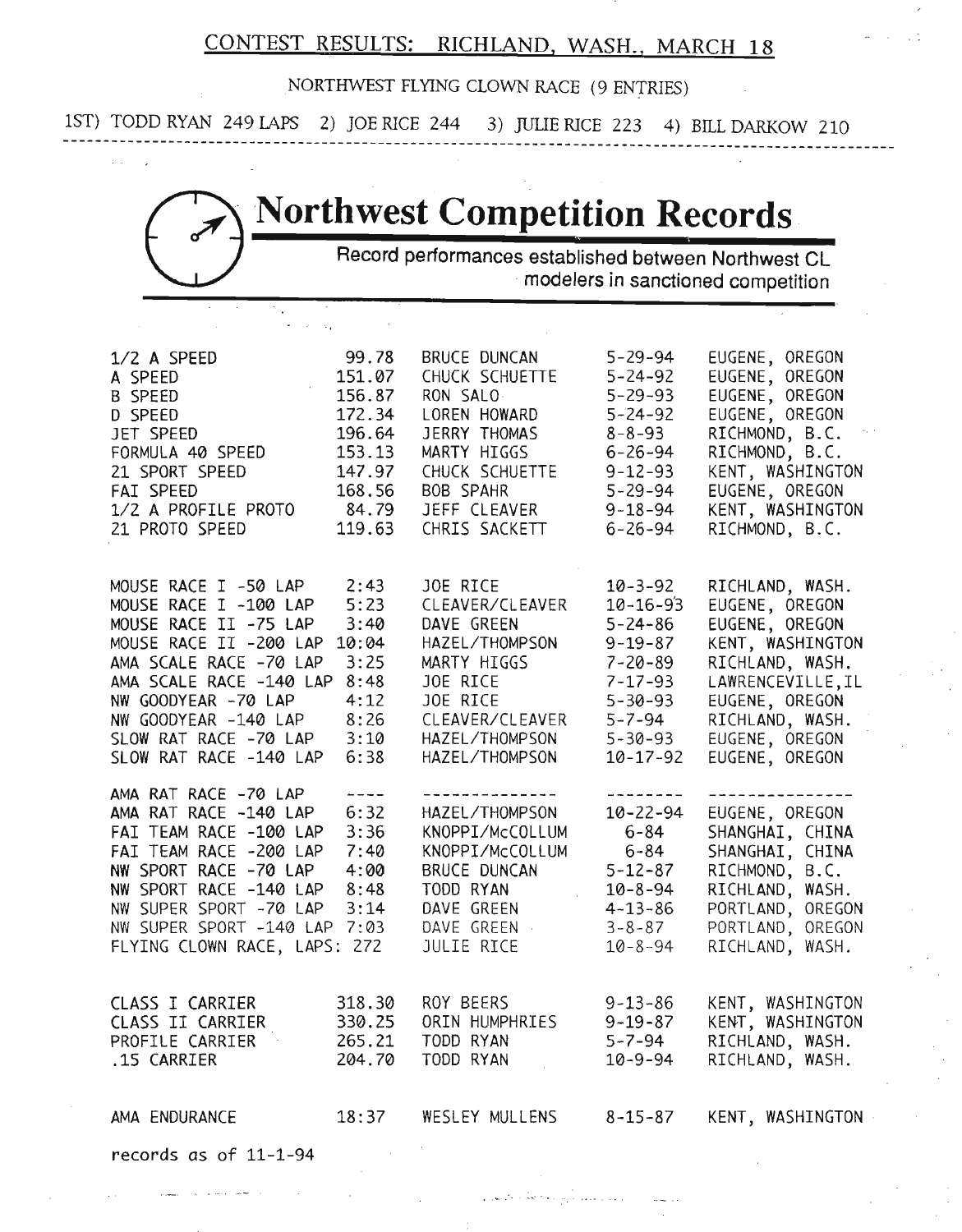